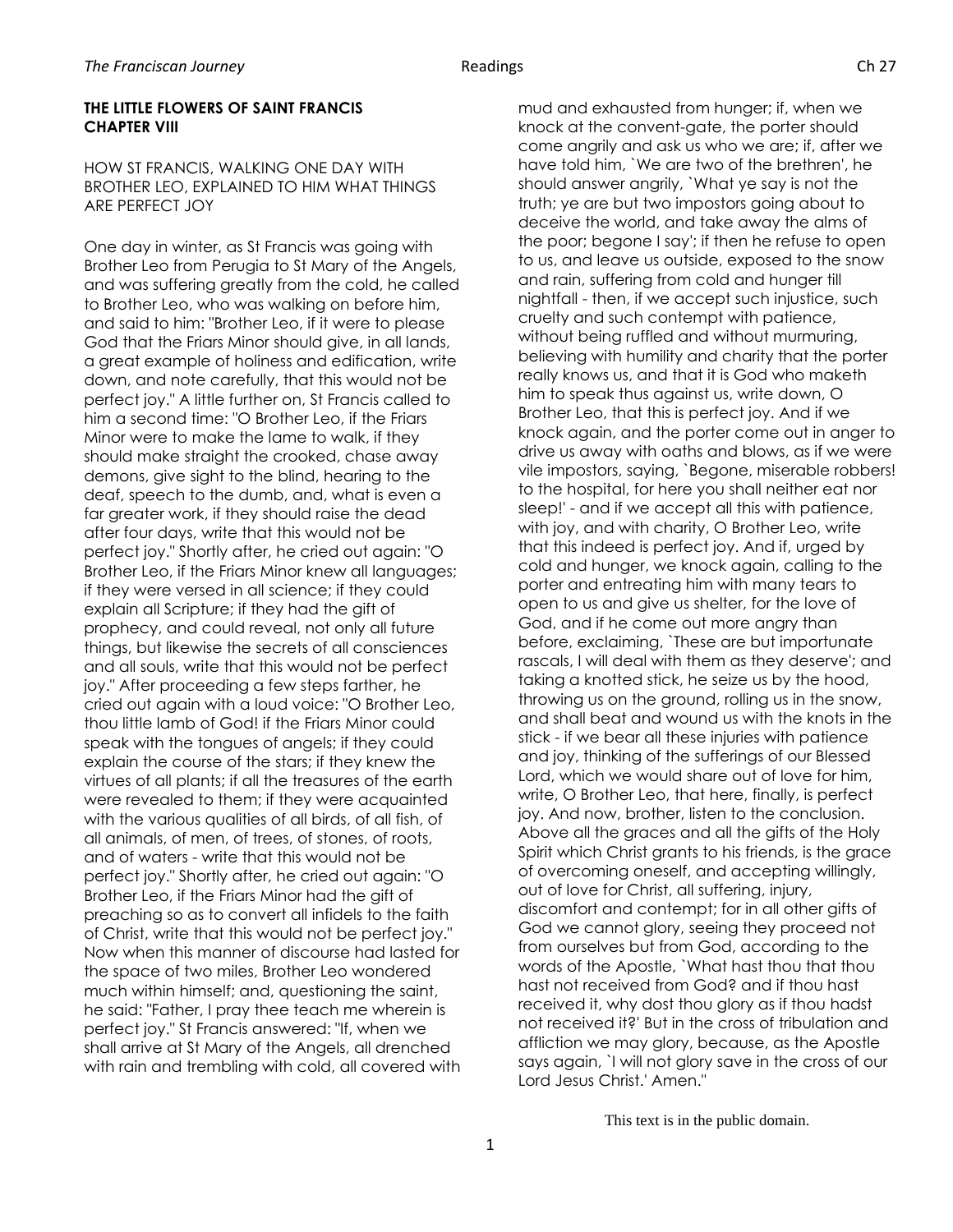### **United States Catholic Catechism for Adults**

### *Christ is Risen! Alleluia! / A Transcendent Event*

### CHRIST IS RISEN! ALLELUIA!

*Christ's Resurrection is an object of faith in that it is a transcendent intervention of God himself in creation and history.* —CCC, no. 648

When we speak of the Paschal Mystery, we refer to Christ's death and Resurrection as one inseparable event. It is a mystery because it is a visible sign of an invisible act of God. It is paschal because it is Christ's

passing through death into new life. For us it means that we can now die to sin and its domination of our lives, and we pass over into divine life already here on earth and more completely in heaven. Death is conquered in the sense that not only do our souls survive physical death, but even our bodies will rise again at the end of time at the Last Judgment and resurrection of the dead.

The Resurrection narratives in all four Gospels—though differing in details because of varying viewpoints of the different authors maintain a similar structure in the narration of the events. At dawn on the Sunday after Christ's death, Mary Magdalene and a companion go to the tomb to anoint the dead body of Jesus. They find the tomb is empty. They meet an angel who proclaims the Resurrection of Jesus: "He is not here, for he has been raised" (Mt 28:6). They are told to bring the Good News to the Apostles. Mary Magdalene leads the way and is celebrated in the liturgy of the Church as the first witness to the Resurrection.

Next come the appearance narratives when Jesus appears to the Apostles and disciples in a number of instances. St. Paul summarizes these appearances in his first Letter to the Corinthians (cf. 1 Cor 15:3-8). Finally, the disciples are commissioned to bring the Gospel to the world.

While the empty tomb of itself does not prove the Resurrection, since the absence of Christ's body could have other explanations, it is an essential part of the proclamation of the Resurrection because it demonstrates the fact of what God has done in raising his Son from the dead in his own body. When St. John entered the empty tomb, "He saw and believed" (Jn 20:8).

### A TRANSCENDENT EVENT

The reality of Christ's Resurrection is also something beyond the realm of history. No one saw the actual Resurrection. No evangelist describes it. No one can tell us how it physically happened. No one perceived how the earthly body of Christ passed over into a glorified form. Despite the fact that the risen Jesus could be seen, touched, heard, and dined with, the Resurrection remains a mystery of faith that transcends history.

Its transcendent quality can also be inferred from the state of Christ's risen body. He was not a ghost; Jesus invited them to touch him. He asked for a piece of fish to show them that he could eat. He spent time with them, often repeating teachings from the days before the Passion but now in the light of the Resurrection. Nor was it a body like that of Lazarus, which would die again. His risen body would never die. Christ's body was glorified; it is not confined by space or time. He could appear and disappear before the Apostles' eyes. Closed doors did not bar his entry. It is a real body, but glorified, not belonging to earth but to the Father's realm. It is a body transformed by the Holy Spirit (cf. 1 Cor 15:42-44). The Holy Spirit "gave life to Jesus' dead humanity and called it to the glorious state of Lordship" (CCC, no. 648).

What do we learn from Christ's Resurrection? If Jesus had not risen, our faith would mean nothing. St. Paul makes this clear in his first Letter to the Corinthians: "But if Christ is preached as raised from the dead, how can some among you say there is no resurrection of the dead? If there is no resurrection of the dead, then neither has Christ been raised. And if Christ has not been raised, then empty, too, is our preaching; empty, too, your faith" (1 Cor 15:12- 14). We also learn that, by raising him from the dead, the Father has placed his seal upon the work accomplished by his only begotten Son through his Passion and death. We see now the fullness of Jesus' glory as Son of God and Savior.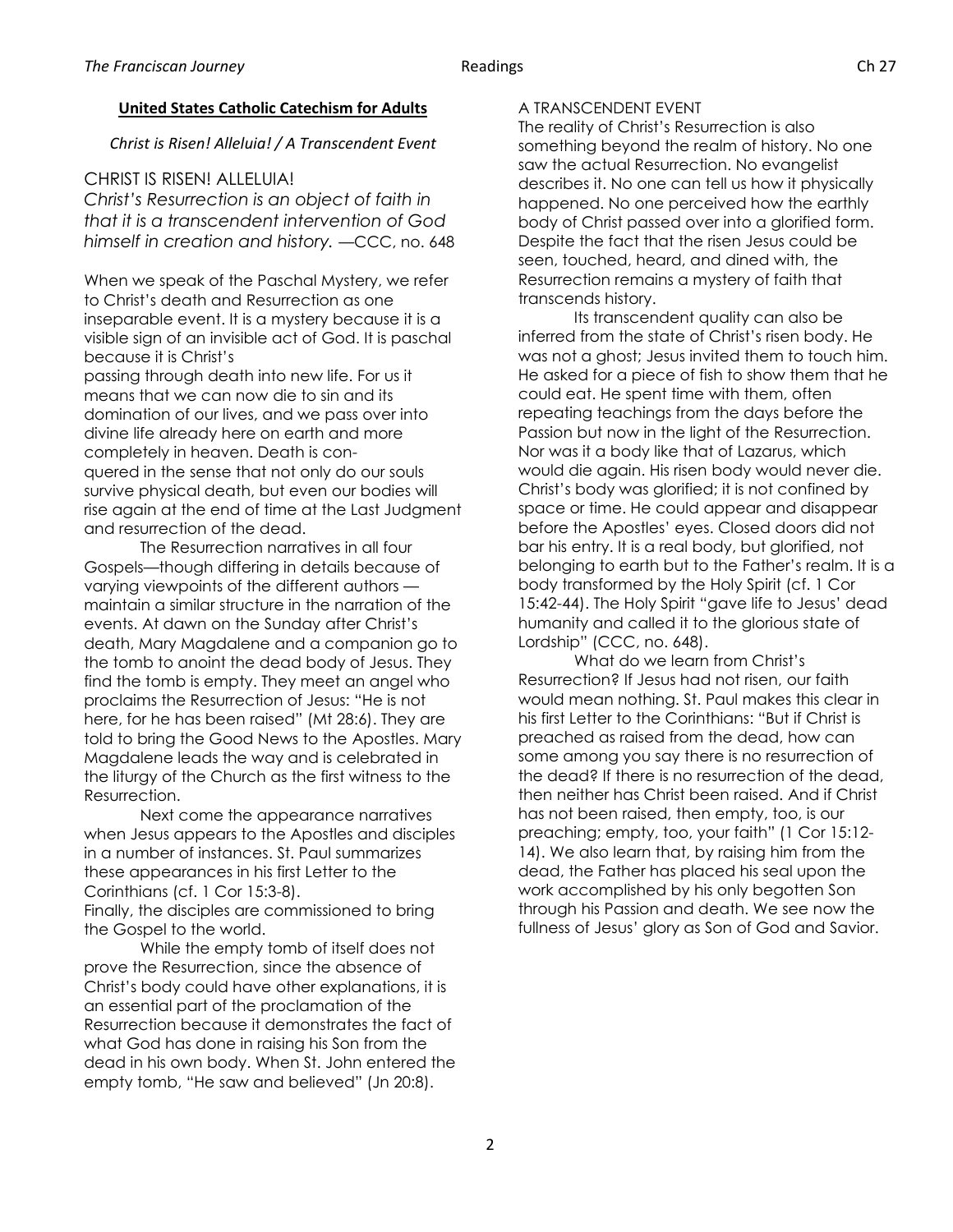### *Compendium – Catechism of the Catholic Church*

# **THE SACRAMENT OF ANOINTING OF THE SICK**

#### **313. How was sickness viewed in the Old Testament?**

1499-1502

In the Old Testament sickness was experienced as a sign of weakness and at the same time perceived as mysteriously bound up with sin. The prophets intuited that sickness could also have a redemptive value for one's own sins and those of others. Thus sickness was lived out in the presence of God from whom people implored healing.

### **314. What is the significance of Jesus' compassion for the sick?**

1503-1505

The compassion of Jesus toward the sick and his many healings of the infirm were a clear sign that with him had come the Kingdom of God and therefore victory over sin, over suffering, and over death. By his own passion and death he gave new meaning to our suffering which, when united with his own, can become a means of purification and of salvation for us and for others.

### **315. What is the attitude of the Church toward the sick?**

1506-1513 1526-1527

Having received from the Lord the charge to heal the sick, the Church strives to carry it out by taking care of the sick and accompanying them with her prayer of intercession. Above all, the Church possesses a sacrament specifically intended for the benefit of the sick. This sacrament was instituted by Christ and is attested by Saint James: "Is anyone among you sick? Let him call in the presbyters of the Church and let them pray over him and anoint him with oil in the name of the Lord" (*James* 5:14-15).

### **316. Who can receive the sacrament of the anointing of the sick?**

1514-1515 1528-1529

Any member of the faithful can receive this sacrament as soon as he or she begins to be in danger of death because of sickness or old age. The faithful who receive this sacrament can receive it several times if their illness becomes worse or another serious sickness afflicts them. The celebration of this sacrament should, if possible, be preceded by individual confession on the part of the sick person.

## **317. Who administers this sacrament?**

1516 1530

This sacrament can be administered only by priests (bishops or presbyters).

## **318. How is this sacrament celebrated?**

1517-1519 1531

The celebration of this sacrament consists essentially in an *anointing* with oil which may be blessed by the bishop. The anointing is on the forehead and on the hands of the sick person (in the Roman rite) or also on other parts of the body (in the other rites) accompanied by the *prayer* of the priest who asks for the special grace of this sacrament.

### **319. What are the effects of this sacrament?**

1520-1523 1532

This sacrament confers a special grace which unites the sick person more intimately to the Passion of Christ for his good and for the good of all the Church. It gives comfort, peace, courage, and even the forgiveness of sins if the sick person is not able to make a confession. Sometimes, if it is the will of God, this sacrament even brings about the restoration of physical health. In any case this Anointing prepares the sick person for the journey to the Father's House.

### **320. What is Viaticum?**